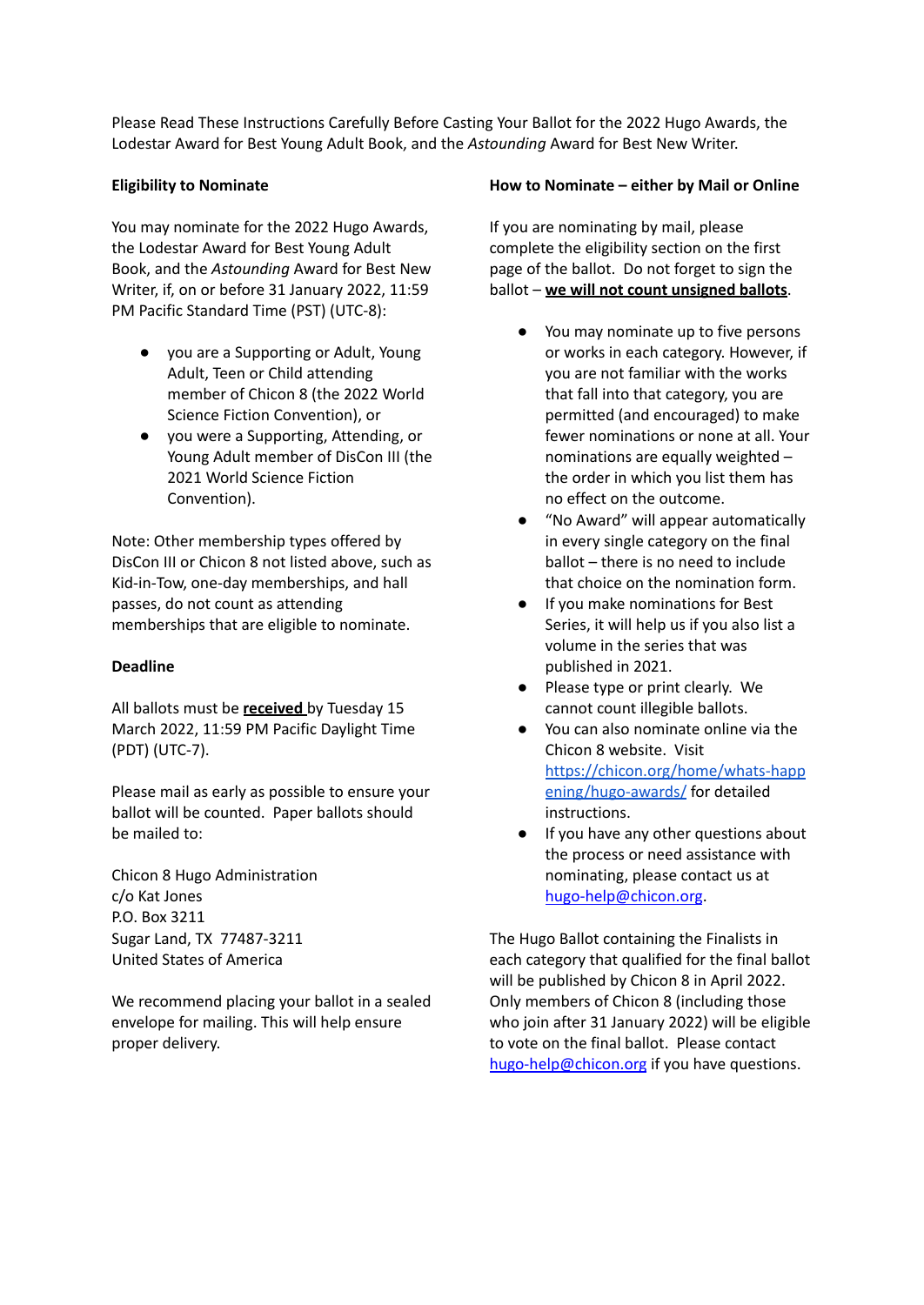### **Eligibility for Nominations**

Works published in 2021 for the first time anywhere are eligible for the Hugo Awards being awarded in 2022. So are works published for the first time in English translation in 2021, or for the first time in the United States in 2021, unless they have already appeared on a Hugo Award final ballot.

Books are considered to have been published in the year of the publication date, which usually appears with the copyright information on the back of the title page. If there is no stated publication date, the copyright date will be used instead. A dated periodical is considered to have been published on the cover date, regardless of when it was placed on sale or copyrighted. Serialized stories or dramatic presentations are eligible in the year in which the last installment appears.

Nominations may be relocated to a different category by the Hugo administrator if they are within 20% of the category boundary (such as in the case of Novel/Novella, Novella/Novelette, Novelette/Short Story, and Dramatic Presentation, Long Form/Dramatic Presentation, Short Form).

#### **Extended Eligibility for non-US published**

**works:** In past years, a potential Hugo Award nominee with extremely limited distribution in the year of its first publication or presentation has had its eligibility extended for an additional year by the WSFS Business Meeting. The 2021 WSFS Business Meeting resolved that the following are eligible for the 2022 Hugos:

- **Nine Days**, directed and written by Edson Oda (Juniper Productions et. al.)
- **Beyond the Infinite Two Minutes** / ド ロステのはてで僕ら, directed by Junta Yamaguchi, written by Makato Ueda (Tollywood)
- **PG: Psycho Goreman** / **Psycho Goreman**, directed and written by

Steven Kostanski (Dystopia Films / Raven Banner Entertainment)

● **The Last Wolf: Karl Edward Wagner**, directed by Brandon D. Lunsford and Brian M. McKnight (Knight Visions/Yellow Rose)

Other eligibility rules are included with the specific categories. The full rules for the Hugo Awards are contained in Article 3 of the WSFS constitution available at [http://www.wsfs.org/rules-of-the-world-scien](http://www.wsfs.org/rules-of-the-world-science-fiction-society/) [ce-fiction-society/](http://www.wsfs.org/rules-of-the-world-science-fiction-society/).

### **Exclusions**

The Chicon 8 Committee has irrevocably delegated all Hugo Administration authority to a subcommittee. Therefore, Kat Jones, Jesi Lipp, Brian Nisbet and Nicholas Whyte are ineligible for 2022 Hugo Awards.

### **Reproduction**

Reproduction and distribution of this ballot is permitted and encouraged, provided that it is reproduced verbatim (including voting instructions), with no additional materials other than the name of the person or publication responsible for the reproduction.

This ballot must be **received** by Tuesday 15 March 2022, 11:59 PM Pacific Daylight Time (PDT) (UTC-7).

"World Science Fiction Society", "WSFS", "World Science Fiction Convention", "Worldcon", "NASFiC", "Hugo Award", the Hugo Award Logo, and the distinctive design of the Hugo Award Trophy Rocket are service marks of the World Science Fiction Society, an unincorporated literary society.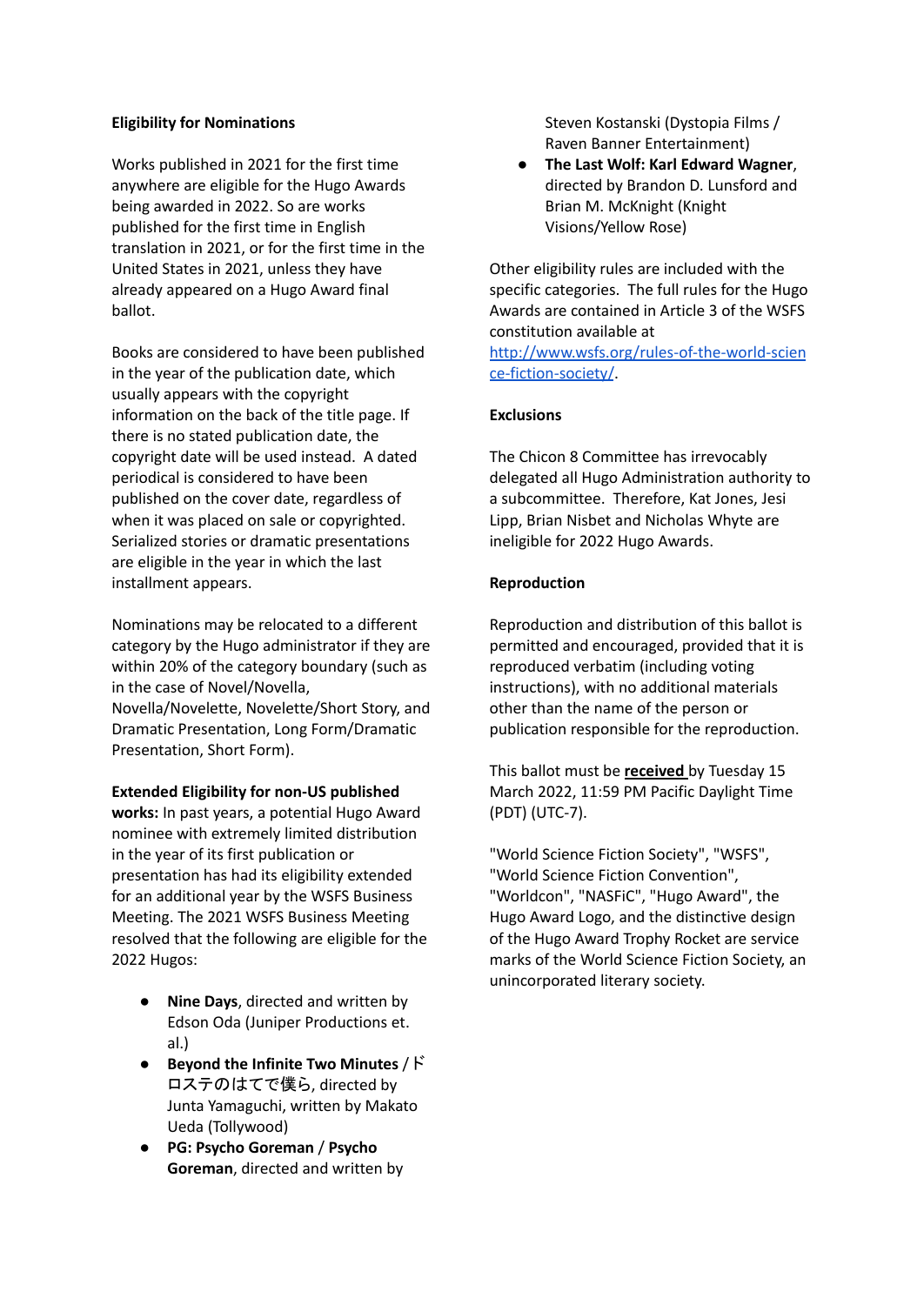**Nominating Ballot for the 2022 Hugo Awards, Lodestar Award for Best Young Adult Book, and** *Astounding* **Award for Best New Writer**

| <b>Eligibility to Vote</b> |                                                                                  |                                                                  |
|----------------------------|----------------------------------------------------------------------------------|------------------------------------------------------------------|
| Name                       |                                                                                  |                                                                  |
|                            |                                                                                  |                                                                  |
|                            |                                                                                  |                                                                  |
| City                       |                                                                                  | State/Province _____________                                     |
|                            | ZIP/Postal Code ____________________ Country ___________________________________ |                                                                  |
| Email                      |                                                                                  |                                                                  |
| Signature                  |                                                                                  |                                                                  |
|                            |                                                                                  | (Ballot is invalid without a signature and will not be counted.) |

I am a member of Chicon 8; my membership number (if known) is \_\_\_\_\_\_\_\_\_\_\_\_.

I was a member of DisCon III; my membership number (if known) was \_\_\_\_\_\_\_\_\_\_\_\_.

If you are not a member of Chicon 8 or DisCon III, and wish to cast a Hugo nominating ballot, you must purchase an Attending or a Supporting membership in Chicon 8 by 11:59 Pacific Standard Time (PST) (UTC-8), 31 January 2022.

This ballot must be **received** by Tuesday 15 March 2022, 11:59 PM Pacific Daylight Time (PDT) (UTC-7).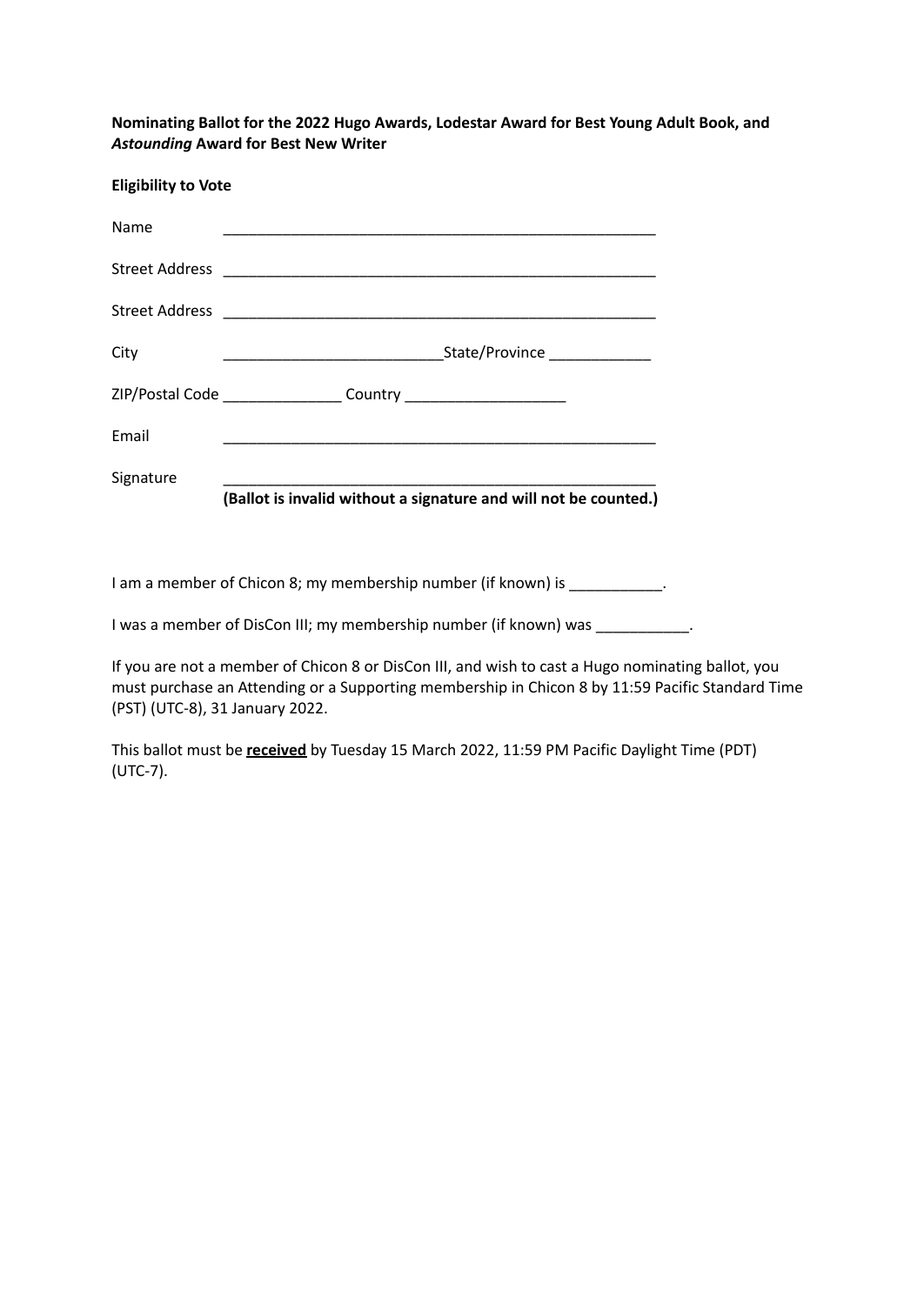**Nominating Ballot for the 2022 Hugo Awards, Lodestar Award for Best Young Adult Book, and** *Astounding* **Award for Best New Writer**

**Best Novel:** A science fiction or fantasy story of 40,000 words or more, published for the first time in

| 2021.                                                                                                                           |                                      |
|---------------------------------------------------------------------------------------------------------------------------------|--------------------------------------|
|                                                                                                                                 |                                      |
|                                                                                                                                 |                                      |
|                                                                                                                                 |                                      |
|                                                                                                                                 |                                      |
|                                                                                                                                 | Publisher __________________________ |
|                                                                                                                                 |                                      |
| Best Novella: A science fiction or fantasy story between 17,500 and 40,000 words, which appeared<br>for the first time in 2021. |                                      |
|                                                                                                                                 | Where Published ________________     |
|                                                                                                                                 | Where Published __________________   |
|                                                                                                                                 | Where Published ________________     |
|                                                                                                                                 | Where Published ________________     |
|                                                                                                                                 | Where Published ________________     |
|                                                                                                                                 |                                      |
|                                                                                                                                 |                                      |

**Best Novelette:** A science fiction or fantasy story between 7,500 and 17,500 words, which appeared for the first time in 2021.

| Title & Author<br><u> 1989 - Johann John Stone, markin film yn y brening yn y brening yn y brening y brening yn y brening yn y bre</u> | Where Published _________________      |
|----------------------------------------------------------------------------------------------------------------------------------------|----------------------------------------|
|                                                                                                                                        | Where Published _________________      |
|                                                                                                                                        | Where Published _______________        |
|                                                                                                                                        | Where Published _______________        |
|                                                                                                                                        | Where Published <b>Where Published</b> |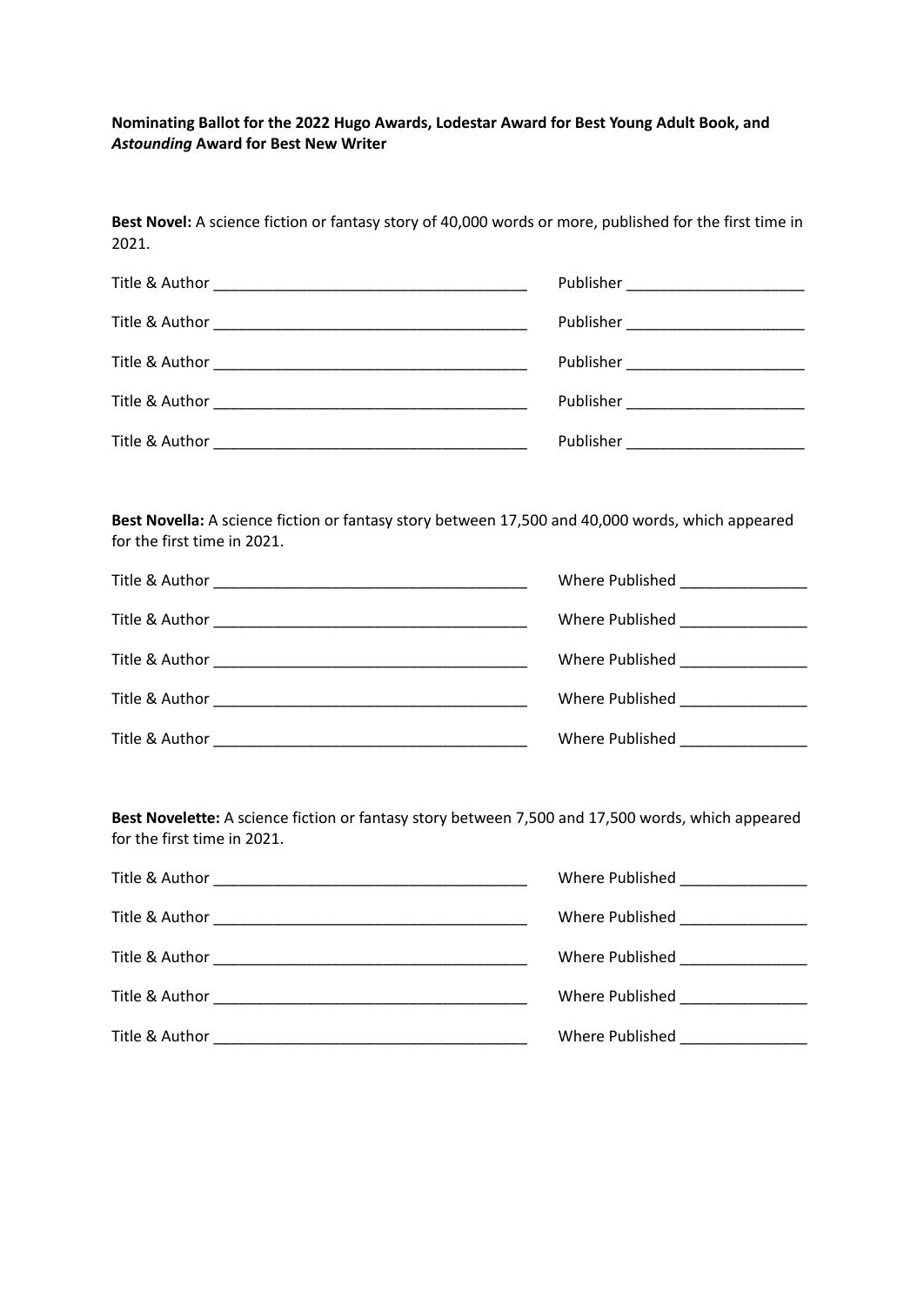**Best Short Story:** A science fiction or fantasy story of fewer than 7,500 words, which appeared for the first time in 2021.

| Title & Author | Where Published _________________       |
|----------------|-----------------------------------------|
|                | Where Published ______________          |
|                | Where Published ________________        |
|                | Where Published North States and States |
| Title & Author | Where Published Manuscript              |

**Best Series:** A multi-installment science fiction or fantasy story, unified by elements such as plot, characters, setting, and presentation, appearing in at least three (3) installments consisting in total of at least 240,000 words by the close of the calendar year 2021, at least one (1) installment of which was published in 2021, and which has not previously won under §3.3.5 of the WSFS Constitution.

Previous losing finalists in the Best Series category shall be eligible only upon the publication of at least two (2) additional installments consisting in total of at least 240,000 words after they qualified for their last appearance on the final ballot and by the close of 2021. For finalists in the Series category that have previously appeared on the ballot for Best Series, any installments published in a year prior to that previous appearance, regardless of country of publication, shall be considered to be part of the Series' previous eligibility, and will not count toward the re-eligibility requirements for the current year.

If any series and a subset series thereof both receive sufficient nominations to appear on the final ballot, only the version which received more nominations shall appear.

| Series Name & Author | 2021 Example from Series |
|----------------------|--------------------------|
| Series Name & Author | 2021 Example from Series |
| Series Name & Author | 2021 Example from Series |
| Series Name & Author | 2021 Example from Series |
| Series Name & Author | 2021 Example from Series |

#### **Note regarding 2022 Best Series eligibility**

Previous winners of the Hugo for Best Series under §3.3.5 of the WSFS Constitution are not eligible in the Best Series category. They are:

- **● The Vorkosigan Saga**, by Lois McMaster Bujold
- **● The World of the Five Gods**, by Lois McMaster Bujold
- **● Wayfarers**, by Becky Chambers
- **The Expanse**, by James S. A. Corey
- **The Murderbot Diaries**, by Martha Wells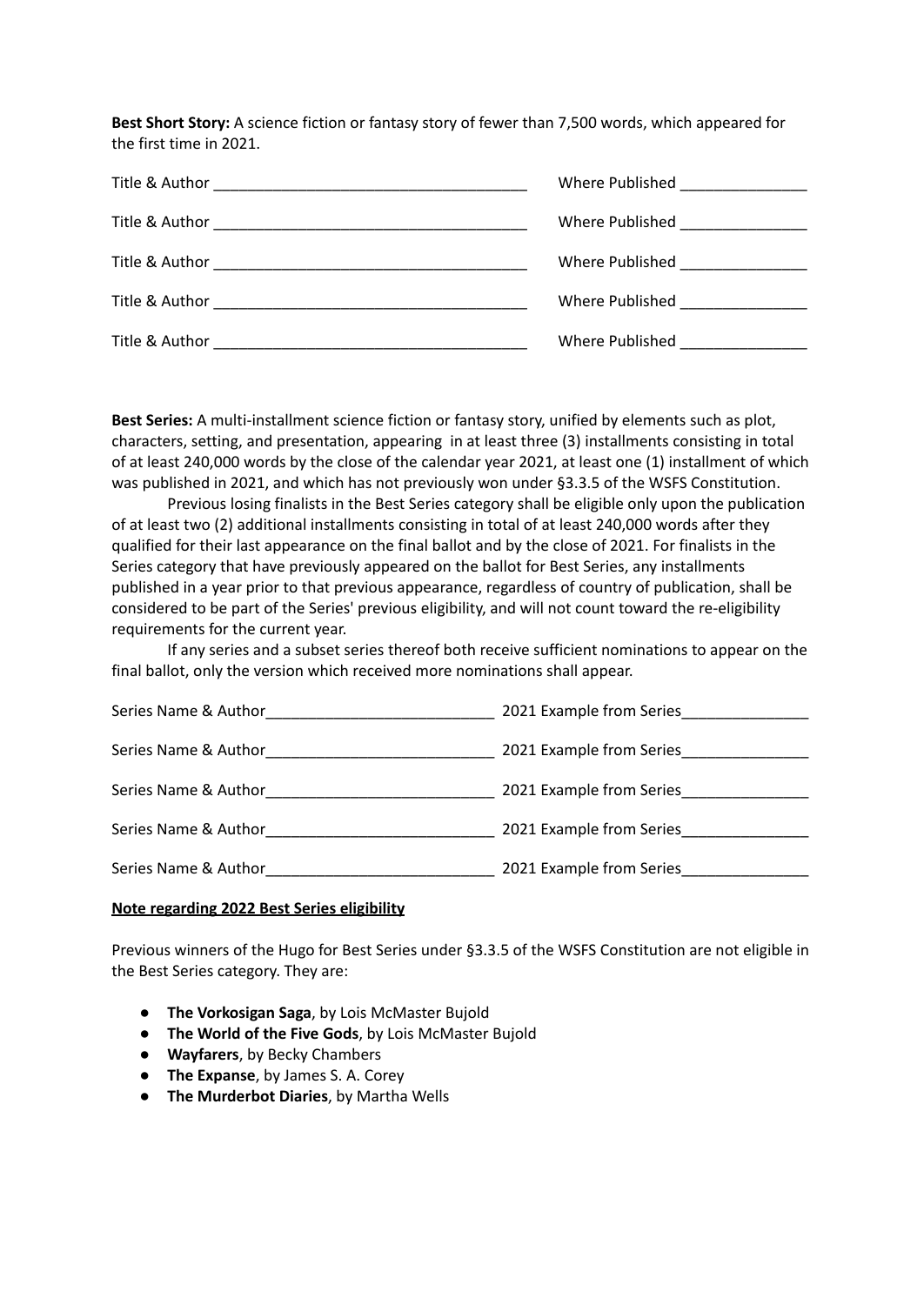## **Note regarding 2022 Best Series eligibility, continued**

The following finalists for the Hugo Award for Best Series in 2017 are **not** eligible in 2022 **unless** they have published at least two (2) additional installments consisting in total of at least 240,000 words between 1 January 2017 and 31 December 2021:

- **The Craft Sequence**, by Max Gladstone
- **The Peter Grant / Rivers of London series**, by Ben Aaronovitch
- **The Temeraire series**, by Naomi Novik

The following finalists for the Hugo Award for Best Series in 2018 are **not** eligible in 2022 **unless** they have published at least two (2) additional installments consisting in total of at least 240,000 words between 1 January 2018 and 31 December 2021:

- **The Books of the Raksura**, by Martha Wells
- **The Divine Cities**, by Robert Jackson Bennett
- **The Memoirs of Lady Trent**, by Marie Brennan
- **The Stormlight Archive**, Brandon Sanderson

The following finalists for the Hugo Award for Best Series in 2019 are **not** eligible in 2022 **unless** they have published at least two (2) additional installments consisting in total of at least 240,000 words between 1 January 2019 and 31 December 2021:

- **The Centenal Cycle**, by Malka Older
- **● The Laundry Files**, by Charles Stross
- **● Machineries of Empire**, by Yoon Ha Lee
- **The Universe of Xuya**, by Aliette de Bodard

The following finalists for the Hugo Award for Best Series in 2020 are **not** eligible in 2022 **unless** they have published at least two (2) additional installments consisting in total of at least 240,000 words between 1 January 2020 and 31 December 2021:

- **InCryptid**, by Seanan McGuire
- **Luna**, by Ian McDonald
- **Planetfall** series, by Emma Newman
- **Winternight Trilogy**, by Katherine Arden
- **The Wormwood Trilogy**, by Tade Thompson

The following finalists for the Hugo Award for Best Series in 2021 are **not** eligible in 2022 **unless** they have published at least two (2) additional installments consisting in total of at least 240,000 words between 1 January 2021 and 31 December 2021:

- **The Daevabad Trilogy**, S.A. Chakraborty
- **The Interdependency**, John Scalzi
- **The Lady Astronaut Universe**, Mary Robinette Kowal
- **October Daye**, Seanan McGuire
- **● The Poppy War**, R.F. Kuang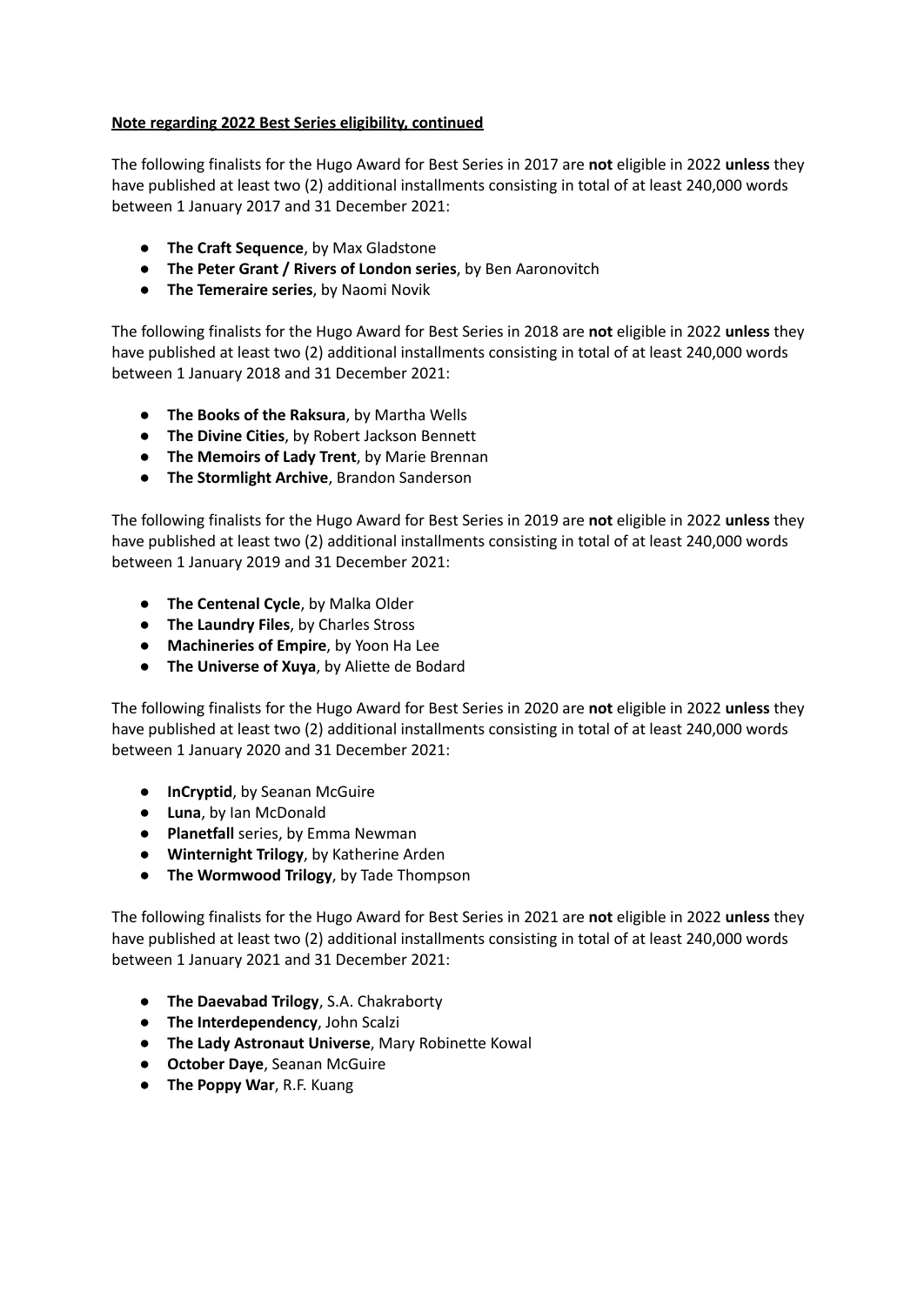**Best Graphic Story or Comic:** Any science fiction or fantasy story told in graphic form, appearing for the first time in 2021.

| Publisher ___________________________ |
|---------------------------------------|
| Publisher _________________________   |
|                                       |
| Publisher __________________________  |
|                                       |

**Best Related Work:** Any work related to the field of science fiction, fantasy, or fandom, appearing for the first time in 2021, or which has been substantially modified during 2021, and which is either non-fiction or, if fictional, is noteworthy primarily for aspects other than the fictional text, and which is not eligible in any other category.

| Publisher ___________________________ |
|---------------------------------------|
| Publisher ___________________________ |
| Publisher ___________________________ |
| Publisher _________________________   |
| Publisher ________________________    |

**Best Dramatic Presentation, Long Form:** Any theatrical feature or other production with a **complete running time of more than 90 minutes**, in any medium of dramatized science fiction, fantasy, or related subjects that has been publicly presented for the first time in its present dramatic form during 2021.

| Title<br>the control of the control of the control of the control of the control of the control of                                                                                                                                            | Studio/Network and the studio/Network |
|-----------------------------------------------------------------------------------------------------------------------------------------------------------------------------------------------------------------------------------------------|---------------------------------------|
| <b>Title</b><br>the control of the control of the control of the control of the control of the control of the control of the control of the control of the control of the control of the control of the control of the control of the control | Studio/NetworkNetwork                 |
| <b>Title</b>                                                                                                                                                                                                                                  | Studio/Network and the studio/Network |
| Title                                                                                                                                                                                                                                         | Studio/Network                        |
| Title                                                                                                                                                                                                                                         | Studio/Network                        |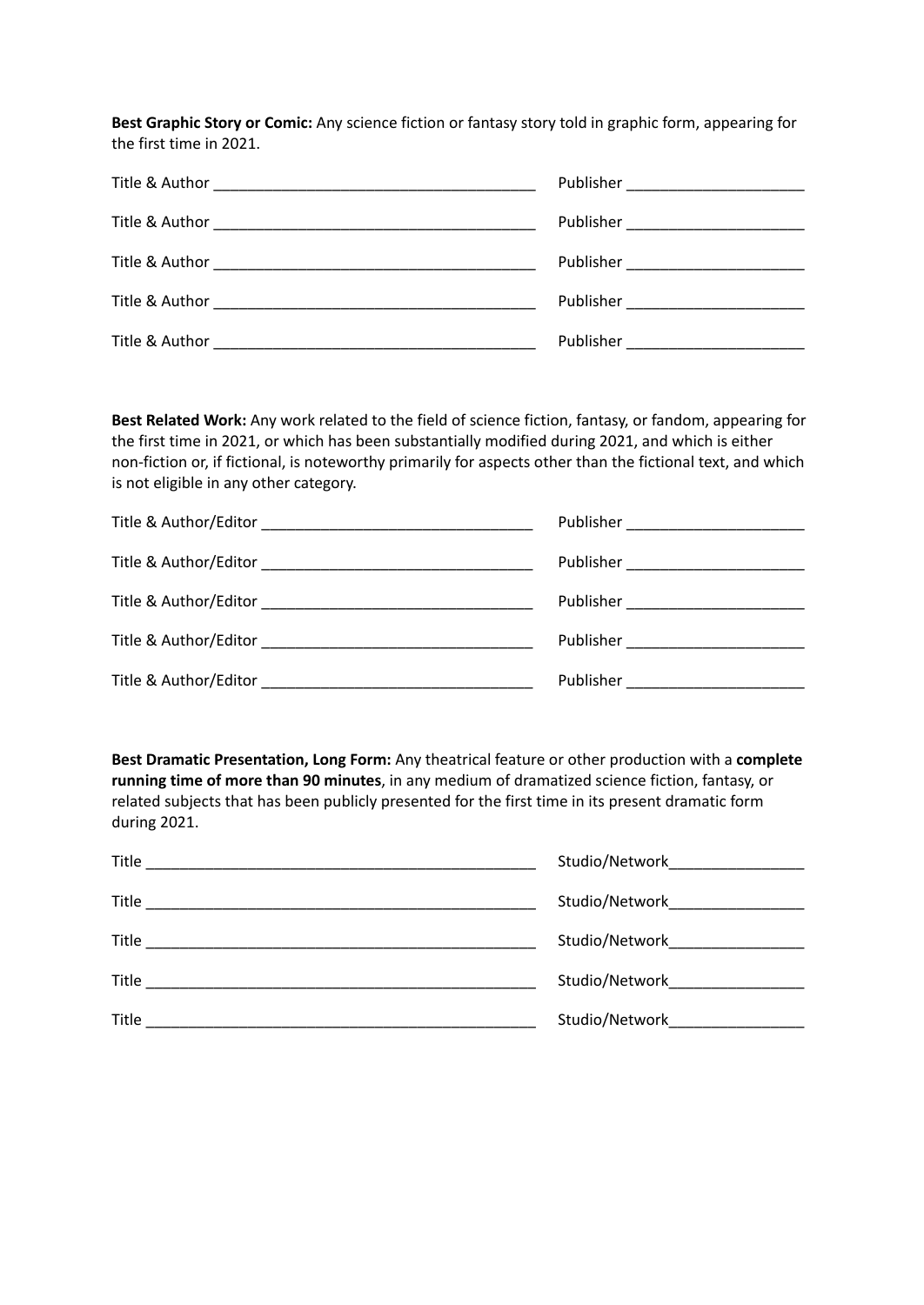**Best Dramatic Presentation, Short Form:** Any television program or other production with a **complete running time of 90 minutes or less**, in any medium of dramatized science fiction, fantasy, or related subjects that has been publicly presented for the first time in its present dramatic form during 2021.

|                                                                                                                                                                                                                                | Studio/Network button and the studio |
|--------------------------------------------------------------------------------------------------------------------------------------------------------------------------------------------------------------------------------|--------------------------------------|
|                                                                                                                                                                                                                                | Studio/Network   ___________         |
|                                                                                                                                                                                                                                | Studio/NetworkNetwork                |
|                                                                                                                                                                                                                                | Studio/NetworkNetwork                |
| Title (& Series) and the series of the series of the series of the series of the series of the series of the series of the series of the series of the series of the series of the series of the series of the series of the s | Studio/Network                       |

**Best Editor, Short Form:** The editor of at least four (4) anthologies, collections, or magazine issues (or their equivalent in other media) primarily devoted to science fiction and/or fantasy, at least one of which was published in 2021.

| Editor |  |
|--------|--|
| Editor |  |
| Editor |  |
| Editor |  |
| Editor |  |

**Best Editor, Long Form:** The editor of at least four (4) novel-length works primarily devoted to science fiction and/or fantasy published in 2021, which do not qualify as works under Best Editor, Short Form.

| Editor |  |
|--------|--|
| Editor |  |
| Editor |  |
| Editor |  |
| Editor |  |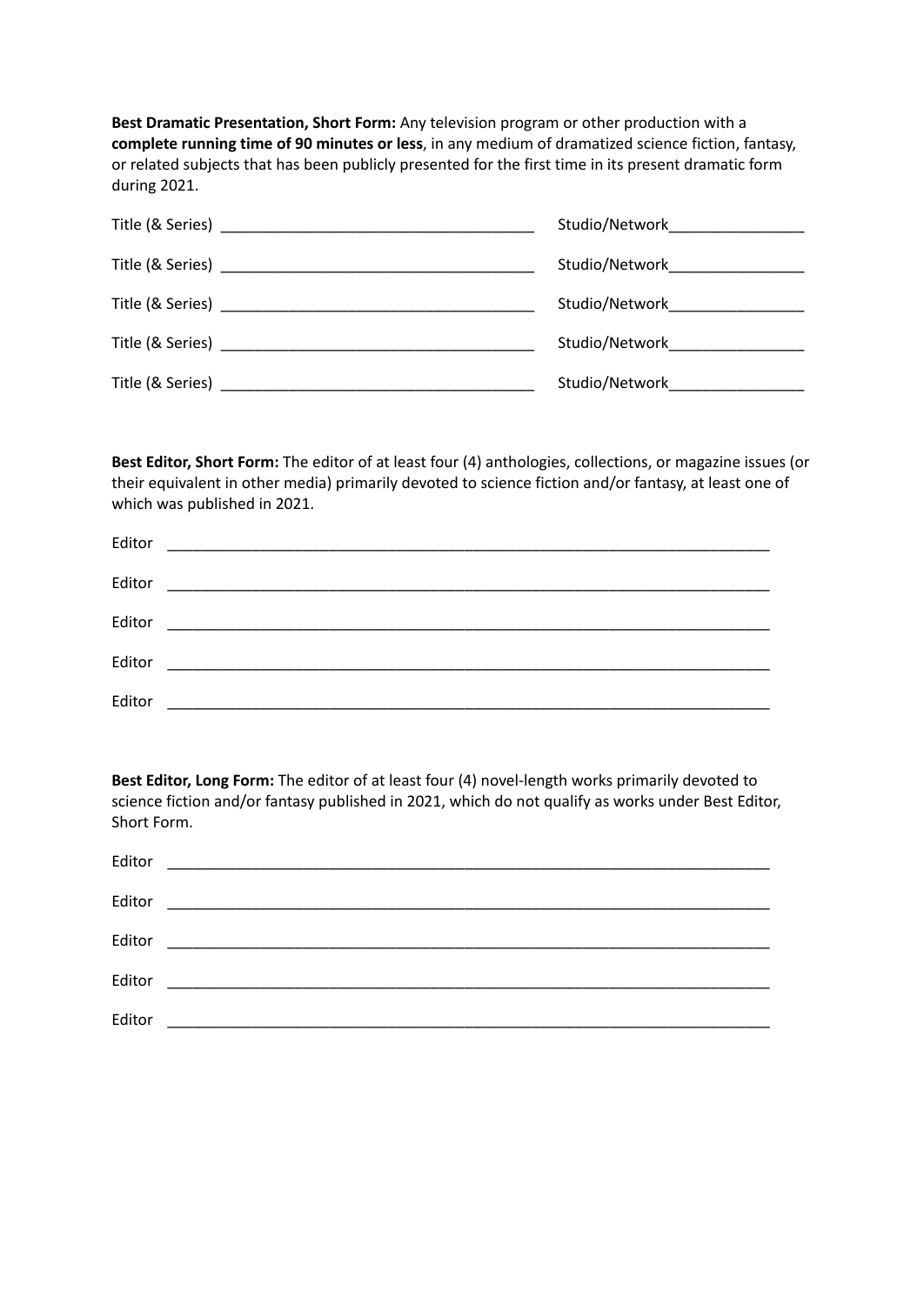**Best Professional Artist:** An illustrator whose work has appeared in a professional publication in the field of science fiction or fantasy during 2021. A professional publication is one that meets at least one (1) of the following criteria:

1. It provided at least a quarter of the income of any one person; or

2. It was owned or published by any entity which provided at least a quarter of the income of any of its staff and/or owner.

If possible, please cite an example of the nominee's 2021 work in this category and a source where it may be found. This information makes it easier for us to assess eligibility. (Failure to provide such references will not invalidate a nomination.)

**Best Semiprozine:** Any generally available non-professional periodical publication devoted to science fiction or fantasy, or related subjects which by the close of 2021 had published four (4) or more issues (or the equivalent in other media), at least one (1) of which appeared in 2021, which does not qualify as a fancast, and which in 2021 met at least one (1) of the following criteria:

1. Paid its contributors and/or staff in other than copies of the publication.

2. Was generally available only for paid purchase.

| Title |  |
|-------|--|
|       |  |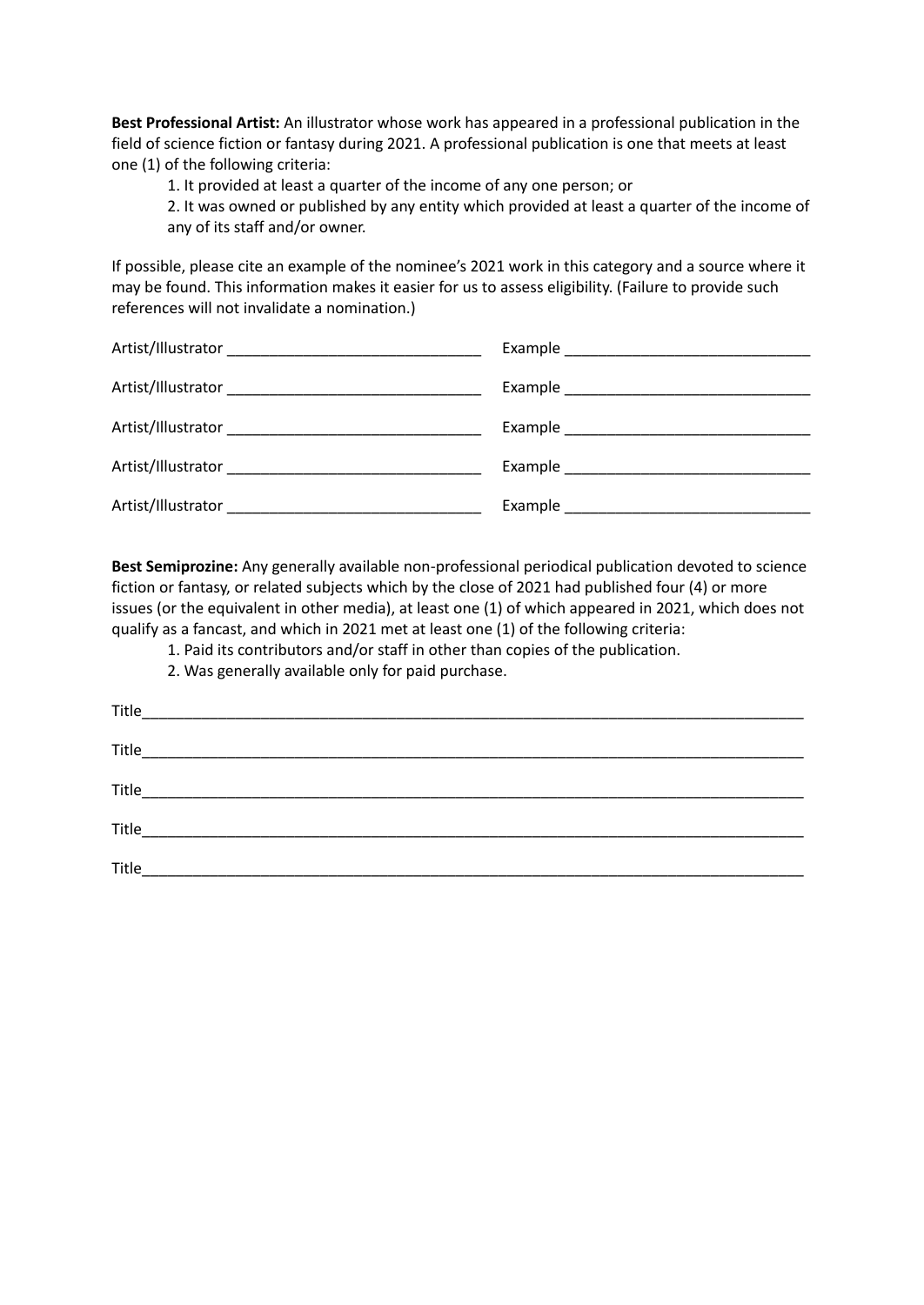**Best Fanzine:** Any generally available non-professional periodical publication devoted to science fiction, fantasy, or related subjects that, by the close of 2021, had published four (4) or more issues (or the equivalent in other media), at least one (1) of which appeared in 2021, that does not qualify as a semiprozine or a fancast, and which in 2021 met neither of the following criteria:

1. Paid its contributors or staff monetarily in other than copies of the publication.

2. Was generally available only for paid purchase.

| Title |  |
|-------|--|

**Best Fancast:** Any generally available non-professional audio or video periodical devoted to science fiction, fantasy, or related subjects that by the close of 2021 has released four (4) or more episodes, at least one (1) of which appeared in 2021, and that does not qualify as a dramatic presentation.

| Title |  |
|-------|--|
|       |  |
|       |  |
|       |  |
| Title |  |

**Best Fan Writer:** A person whose writing has appeared in semiprozines or fanzines, or in generally available electronic media in 2021.

If possible, please cite an example of the nominee's 2021 work in this category and a source where it may be found. This information makes it easier for us to assess eligibility. (Failure to provide such references will not invalidate a nomination.)